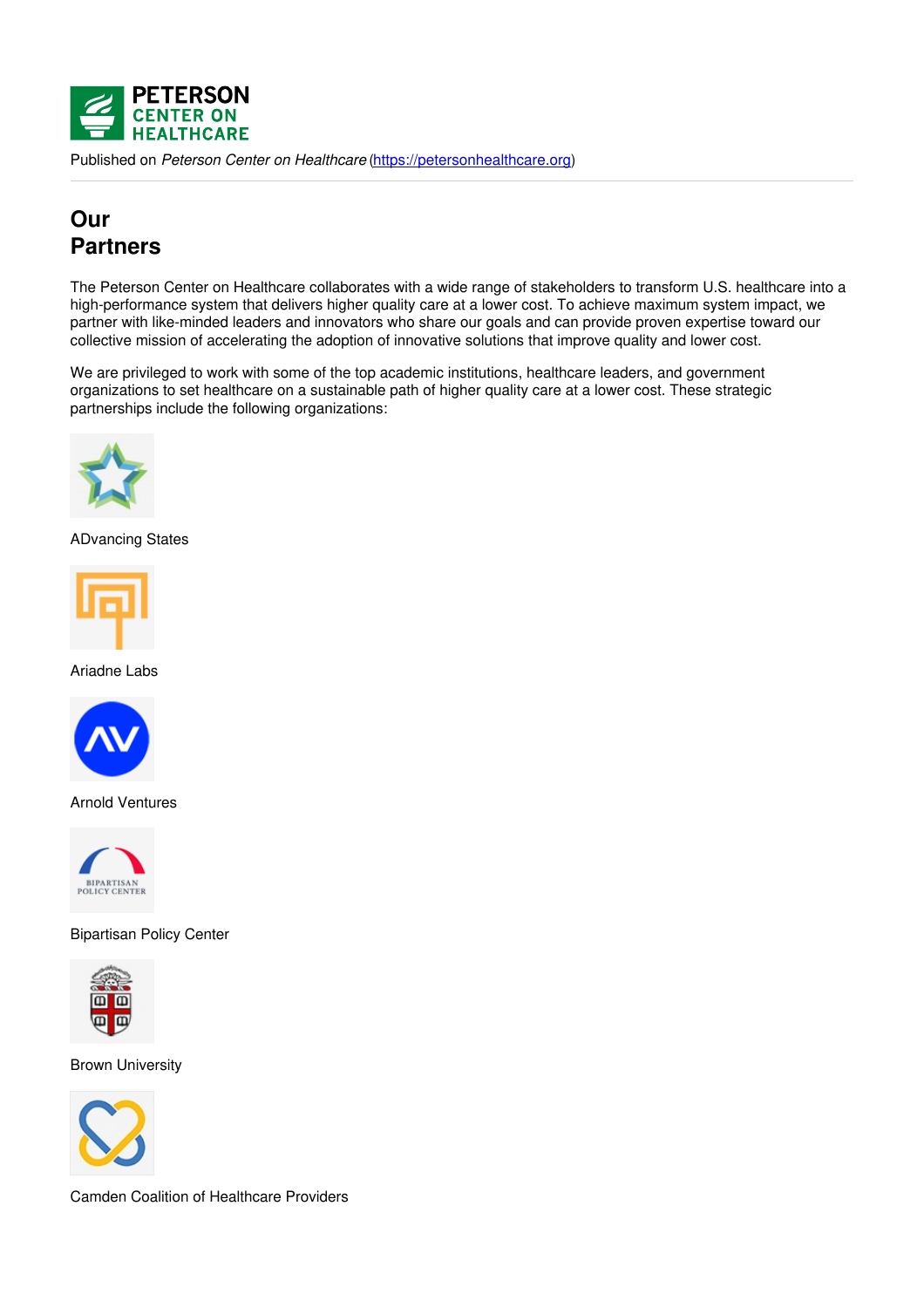

## Catalyst for Payment Reform



Civica Rx



The Commonwealth Fund



Gary and Mary West Foundation



Harvard T.H. Chan School of Public Health



Health Quality Partners



Institute for Health Metrics and Evaluation



Institute for Healthcare Improvement



The John A. Hartford Foundation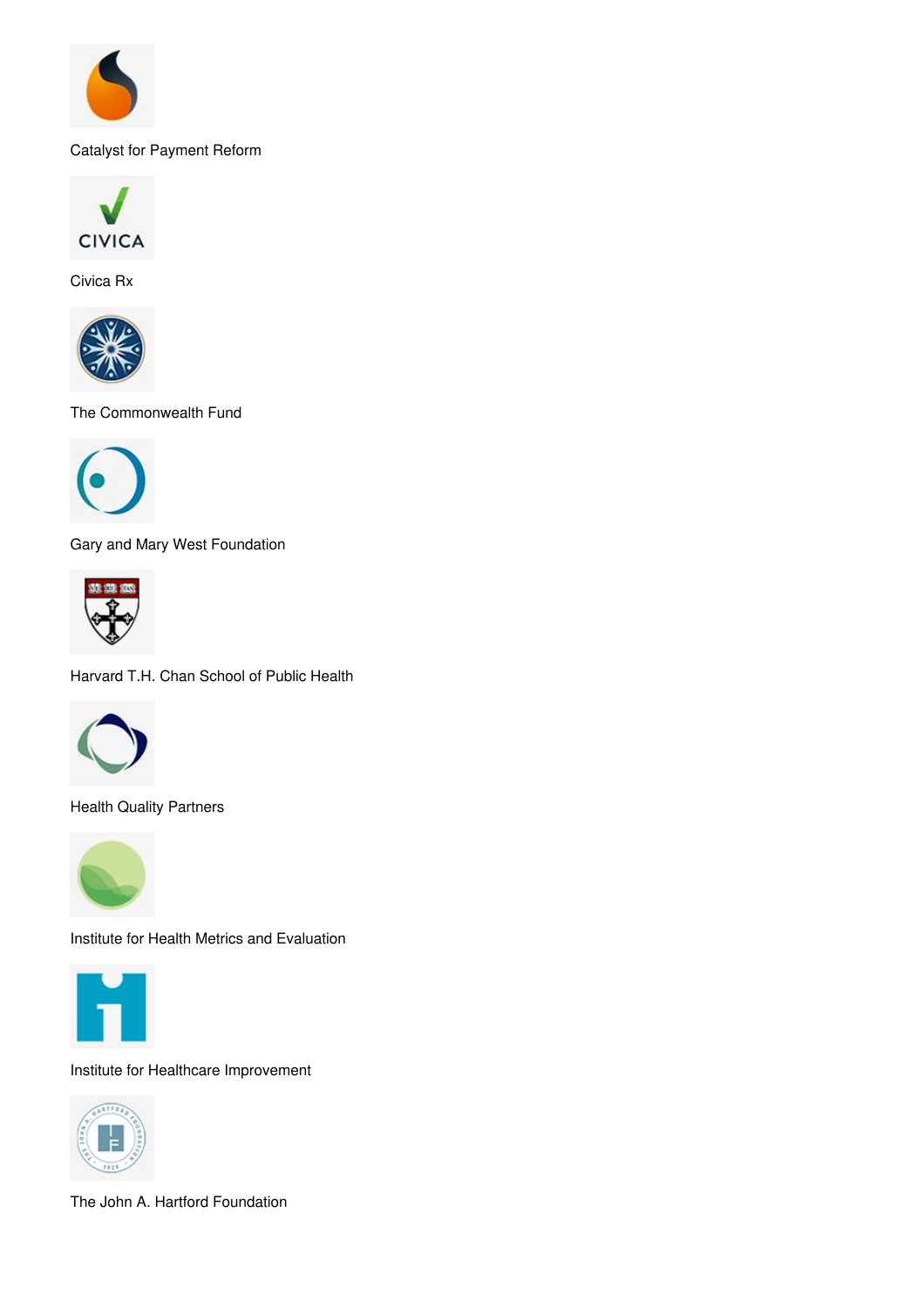

Kaiser Family Foundation



Laura and John Arnold Foundation



Milbank Memorial Fund



National Academy of Medicine



National Governors Association



National Quality Forum



Northwestern University



**OpenNotes** 



Robert Wood Johnson Foundation